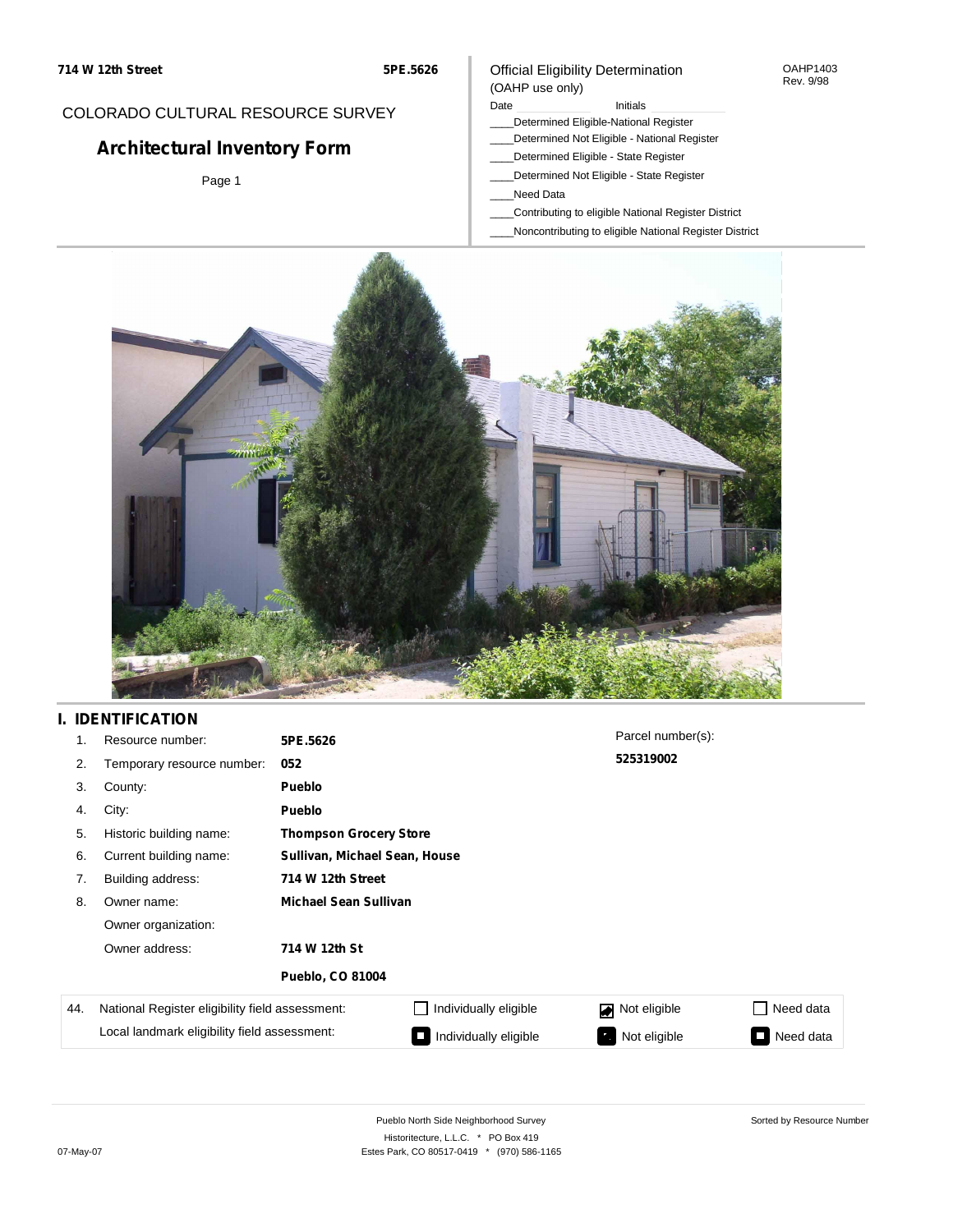Sorted by Resource Number

## **Architectural Inventory Form**

Page 2

#### **II. GEOGRAPHIC INFORMATION**

| 9.  | P.M.<br>6th             |              | Township:                            |       | <b>20S</b> |    |           |           | Range:            | 65W |         |
|-----|-------------------------|--------------|--------------------------------------|-------|------------|----|-----------|-----------|-------------------|-----|---------|
|     | 1/4<br>NE               | of <b>SE</b> | 1/4                                  | of NE | 1/4        | of | <b>SW</b> | 1/4       | of Section        |     | 25      |
|     | 10. UTM reference zone: |              | 13                                   |       |            |    |           |           |                   |     |         |
|     | Easting:                |              | 533555                               |       |            |    |           | Northing: |                   |     | 4236498 |
| 11. | USGS quad name:         |              | Northeast Pueblo                     |       |            |    |           | Scale:    |                   |     | 7.5     |
|     | Year:                   |              | 1961 (Photorevised 1970 and<br>1974) |       |            |    |           |           |                   |     |         |
| 12. | $Lot(s)$ :              |              | west half of Lot 1; Block 1          |       |            |    |           |           |                   |     |         |
|     | Addition:               |              | <b>Craig's Addition</b>              |       |            |    |           |           | Year of addition: |     | 1871    |

13. Boundary description and justification:

The parcel, as described above, contains but does not exceed the land historically associated with this property.

Metes and bounds exist:

П

### **III. ARCHITECTURAL DESCRIPTION**

| 14. | Building plan (footprint, shape):    | <b>Rectangular Plan</b>              |                       |
|-----|--------------------------------------|--------------------------------------|-----------------------|
|     | Other building plan descriptions:    |                                      |                       |
| 15. | Dimensions in feet (length x width): | 553 square feet                      |                       |
| 16. | Number of stories:                   | 1                                    |                       |
| 17. | Primary external wall material(s):   | Wood/Weatherboard<br>Wood/Shingle    | Other wall materials: |
| 18. | Roof configuration:                  | <b>Gabled Roof/Front Gabled Roof</b> |                       |
|     | Other roof configurations:           |                                      |                       |
| 19. | Primary external roof material:      | <b>Asphalt Roof/Composition Roof</b> |                       |
|     | Other roof materials:                |                                      |                       |
| 20. | Special features:                    | Fence                                |                       |
|     |                                      | Chimney                              |                       |

#### 21. General architectural description:

While this house is situated on the south side of West 12th Street, it is actually oriented to the west and rests on a concrete **slab. White-painted wood weatherboard, with 1-by-4-inch cornerboards, clads the exterior walls. White-painted, square-cut** wood shingles cover the gables. White-painted plywood sheets entirely enclose a front-gabled porch across the north **elevation. Windows are generally 1-over-1-light, double-hung sash, with blue-painted wood fames and surrounds. Other** windows are 1-beside-1-light, sliding sash, with ether white vinyl or natural aluminum frames. The south elevation hosts a 6light casement window, opening behind an aluminum-frame storm window. A doorway opens south of center in the front (west) façade. It hosts a 6-panel, white, metal door. A single, concrete step approaches the door. Gray, interlocking asphalt shingles cover the side-gabled roof. The shaped perlin ends are exposed. However, a fascia board, painted blue, caps the exposed rafter ends. A white-painted, stucco-covered, engaged chimney protrudes near the north end of the facade. Another brick chimney **protrudes from the center of the roof's east-facing slope, near the roof ridge.**

22. Architectural style:

**Late 19th And Early 20th Century American Movements**

Other architectural styles:

Building type:

23. Landscape or special setting features: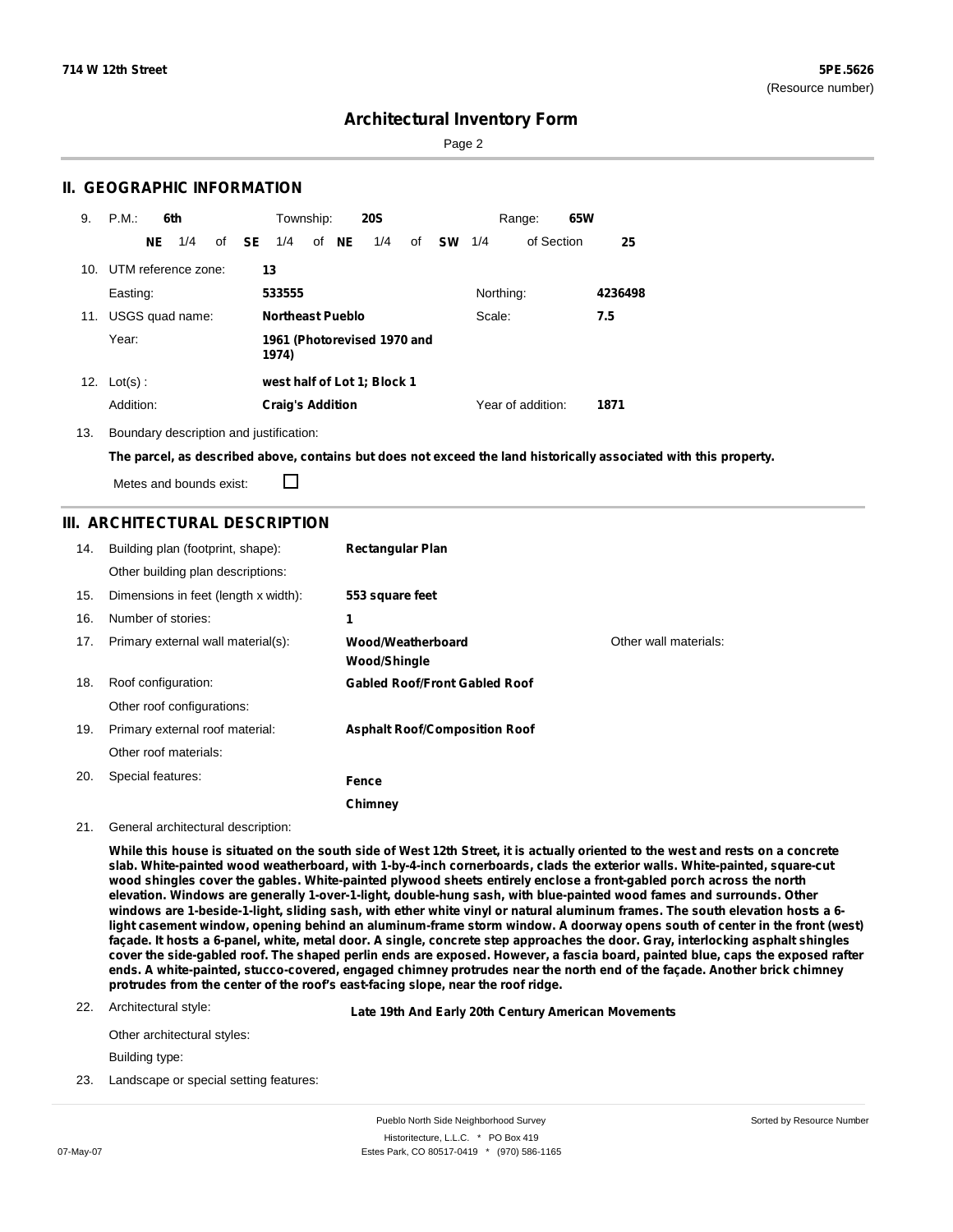Page 3

This property is located on terrain sloping downward from north to south, with an elevation of around 4,700 feet above mean sea level. The neighborhood features modest, one- and two-story houses. This property is located on the south side of West 12th Street, an east-west-oriented thoroughfare. It is situated between 712 W 12th Street, to the east, and 716 West 12th Street to the west. Running parallel to the street is a sidewalk of pink-colored sandstone slabs. A grass strip separates the sidewalk **from the street. Surrounding the house is a small yard. A chain-link fence encloses the narrow backyard.**

24. Associated buildings, features or objects: **No associated buildings identified.**

#### **IV. ARCHITECTURAL HISTORY**

| 25. | Date of Construction:  | Estimate:                                                                                                                                               | 1900                             | Actual:                                                                                       |
|-----|------------------------|---------------------------------------------------------------------------------------------------------------------------------------------------------|----------------------------------|-----------------------------------------------------------------------------------------------|
|     | Source of Information: | Sanborn Fire Insurance Maps (for Pueblo, Colorado). New York: Sanborn Map and<br>Publishing Co., 1883, 1886, 1889, 1893, 1904-05, 1904-51, and 1904-52. |                                  |                                                                                               |
|     |                        |                                                                                                                                                         | Co. consulted 1886 through 2003. | Pueblo City Directory. Pueblo, Co.; Salt Lake City; Kansas City, Mo.; and others: R.L. Polk & |
| 26. | Architect:             | n/a                                                                                                                                                     |                                  |                                                                                               |
|     | Source of information: |                                                                                                                                                         |                                  |                                                                                               |
| 27. | Builder:               | unknown                                                                                                                                                 |                                  |                                                                                               |
|     | Source of information: |                                                                                                                                                         |                                  |                                                                                               |
| 28. | Original Owner:        | James M. Thompson                                                                                                                                       |                                  |                                                                                               |
|     | Source of information: |                                                                                                                                                         | Co. consulted 1886 through 2003. | Pueblo City Directory. Pueblo, Co.; Salt Lake City; Kansas City, Mo.; and others: R.L. Polk & |

29. Construction history:

According to Pueblo County tax records, this building was constructed in 1900. An analysis of the form, style, and materials corroborates this date. It was originally a small grocery store located on the northeast corner of the lot, addressed as 712 West 12th Street. Around 1920, the owner constructed a new grocery store at the same location (5PE.5625), moving this building to the west half of the lot and remodeling it as a private residence. Sometime after 1955, the original front porch and principal entrance, which faced north, were removed or enclosed. A porch on the southwest corner was also enclosed after 1955.

**ca. 1920** 30. Location: **moved** Date of move(s):

#### **V. HISTORICAL ASSOCIATIONS**

| 31. | Original use(s):     | <b>Grocery Store</b>   |
|-----|----------------------|------------------------|
| 32. | Intermediate use(s): | <b>Single Dwelling</b> |

- 33. Current use(s): **Single Dwelling**
- Site type(s): 34.
- 35. Historical background:

Originally, this building was a small, neighborhood grocery store, built around 1900, when it was the James M. Thompson Grocery Store. By 1914, this enterprise became Cummins & Company. Around 1920, Edwin H. Wolff purchased the property, moved this building to its current location, and constructed a new grocery store. This old building became a private residence, with Mary Wetzig as the first owner. In 1935, the resident was LeRoy "Bud" Morris. He was a city bus driver. LeRoy Morris and his wife, Frances Morris, were parents of three children: Raymond Hatton, Virginia Turner, and Patricia Bowland. LeRoy Morris **resided here only few years, eventually moving to 1204 Kennedy. He died on November 7, 1977.**

Bryan J. Williams resided here around 1940, during which time he operated the adjacent grocery store. In 1945, John H. Pricer owned this property and resided here. T. Leon Case lived here in 1950, and the owner in 1955 was William F. Elkins. By 1960, the resident was Daisy E. Moreland. She was born in 1890 and had two sons: Samuel O. Moreland and Elgin G. Moreland. Daisy Moreland later moved from this house to the Fowler home of her son, Samuel. She died on October 2, 1972.

William Michael Lyon purchased this property in 1979, selling it to Charles Edward Spooner, III, in 1997. Michael Sean Sullivan, **the current owner, bought the property in 2001.**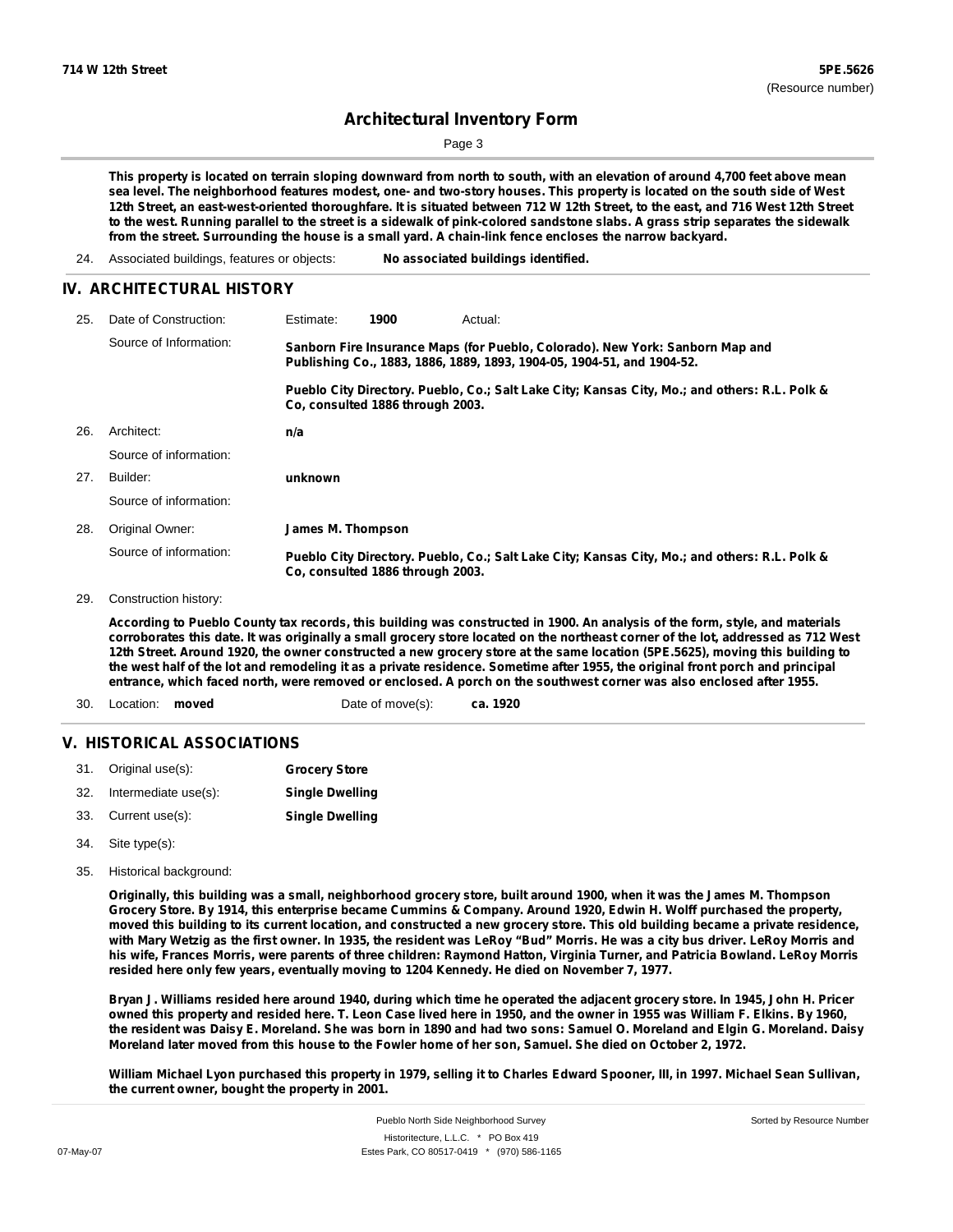Page 4

36. Sources of information:

**Pueblo County Office of Tax Assessor. Property information card [internet].**

**Pueblo City Directory. Pueblo, Co.; Salt Lake City; Kansas City, Mo.; and others: R.L. Polk & Co, consulted 1886 through 2003.**

**"LeRoy 'Bud' Morris" [obituary]. Pueblo Chieftain, 8 November 1977, p. 6B.**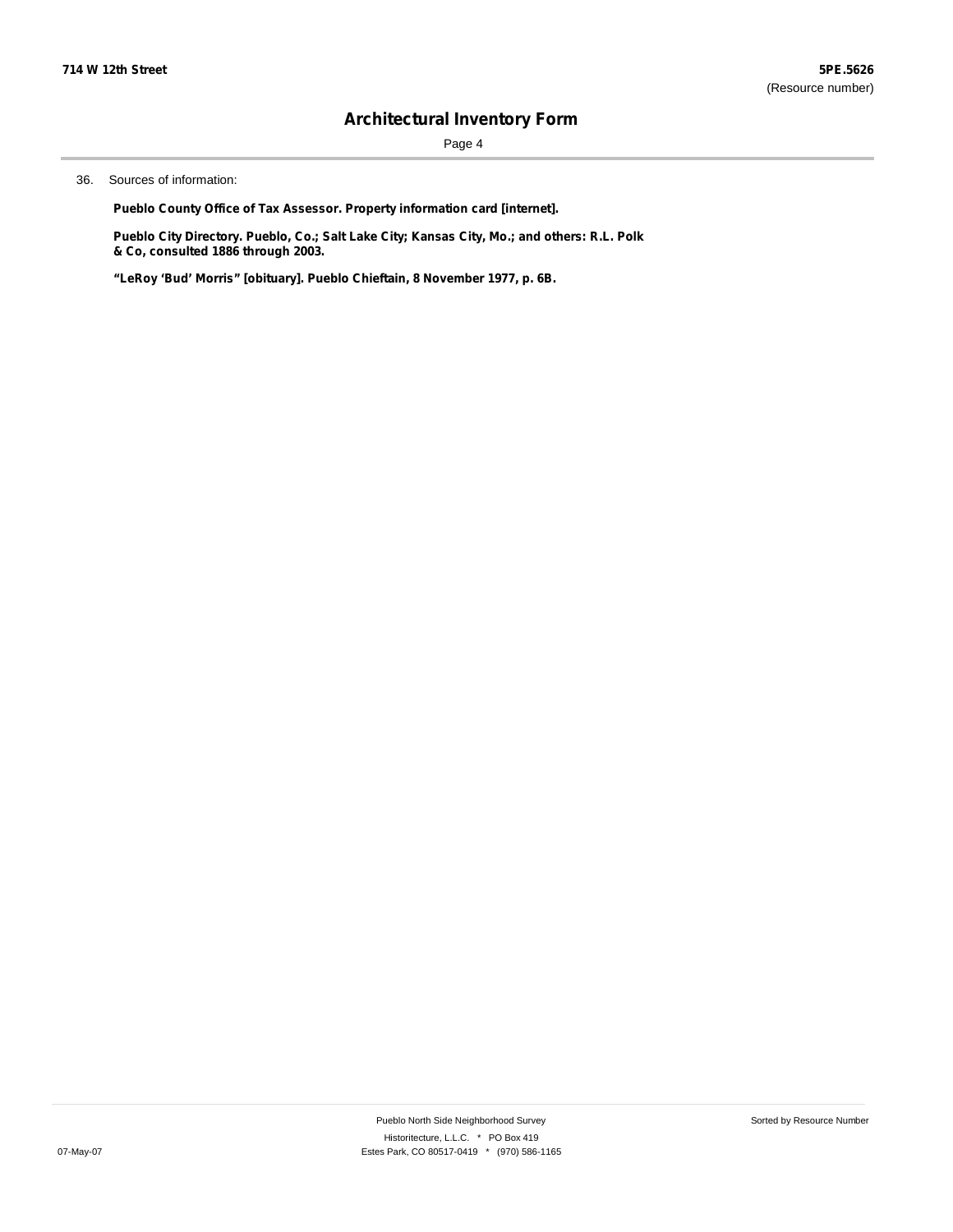Sorted by Resource Number

# **Architectural Inventory Form**

Page 5

|                                                                                                                     | <b>VI. SIGNIFICANCE</b>                                                                                                                                                                                                                                                                                      |  |  |  |  |  |  |
|---------------------------------------------------------------------------------------------------------------------|--------------------------------------------------------------------------------------------------------------------------------------------------------------------------------------------------------------------------------------------------------------------------------------------------------------|--|--|--|--|--|--|
| 37.                                                                                                                 | Local landmark designation:<br>Yes $\Box$<br>No.<br>$\mathcal{P}_{\rm{in}}^{\rm{in}}$                                                                                                                                                                                                                        |  |  |  |  |  |  |
|                                                                                                                     | Designation authority:                                                                                                                                                                                                                                                                                       |  |  |  |  |  |  |
|                                                                                                                     | Date of designation:                                                                                                                                                                                                                                                                                         |  |  |  |  |  |  |
| 38.                                                                                                                 | Applicable National Register criteria:                                                                                                                                                                                                                                                                       |  |  |  |  |  |  |
|                                                                                                                     | A. Associated with events that have made a significant contribution to the broad pattern of our history.<br>M                                                                                                                                                                                                |  |  |  |  |  |  |
|                                                                                                                     | B. Associated with the lives of persons significant in our past.<br>$\Box$                                                                                                                                                                                                                                   |  |  |  |  |  |  |
|                                                                                                                     | $\overline{\phantom{a}}$<br>C. Embodies the distinctive characteristics of a type, period, or method of construction, or represents the work<br>of a master, or that possess high artistic values, or represents a significant and distinguished entity whose<br>components may lack individual distinction. |  |  |  |  |  |  |
|                                                                                                                     | D. Has yielded, or may be likely to yield, information important in history or prehistory.                                                                                                                                                                                                                   |  |  |  |  |  |  |
|                                                                                                                     | Qualifies under Criteria Considerations A through G (see manual).<br>$\overline{\phantom{a}}$                                                                                                                                                                                                                |  |  |  |  |  |  |
|                                                                                                                     | Does not meet any of the above National Register criteria.                                                                                                                                                                                                                                                   |  |  |  |  |  |  |
|                                                                                                                     | <b>Pueblo Standards for Designation:</b>                                                                                                                                                                                                                                                                     |  |  |  |  |  |  |
|                                                                                                                     | 1a. History                                                                                                                                                                                                                                                                                                  |  |  |  |  |  |  |
|                                                                                                                     | Have direct association with the historical development of the city, state, or nation; or<br>$\mathbf{r}_\perp$                                                                                                                                                                                              |  |  |  |  |  |  |
|                                                                                                                     | <u>1b. History</u><br>Be the site of a significant historic event; or<br>$\overline{\phantom{a}}$                                                                                                                                                                                                            |  |  |  |  |  |  |
|                                                                                                                     | 1c. History<br>Have direct and substantial association with a person or group of persons who had influence on society.<br>$\overline{\phantom{a}}$                                                                                                                                                           |  |  |  |  |  |  |
|                                                                                                                     | 2a. Architecture<br>Embody distinguishing characteristics of an architectural style or type; or<br>$\mathcal{L}_{\mathcal{A}}$                                                                                                                                                                               |  |  |  |  |  |  |
|                                                                                                                     | 2b. Architecture                                                                                                                                                                                                                                                                                             |  |  |  |  |  |  |
| Be a significant example of the work of a recognized architect or master builder, or<br>$\mathcal{L}_{\mathcal{A}}$ |                                                                                                                                                                                                                                                                                                              |  |  |  |  |  |  |
|                                                                                                                     | 2c. Architecture                                                                                                                                                                                                                                                                                             |  |  |  |  |  |  |
|                                                                                                                     | Contain elements of architectural design, engineering, materials, craftsmanship, or artistic merit which represent a<br>$\overline{\phantom{a}}$<br>significant or influential innovation;                                                                                                                   |  |  |  |  |  |  |
|                                                                                                                     | 2d. Architecture                                                                                                                                                                                                                                                                                             |  |  |  |  |  |  |
|                                                                                                                     | Portray the environment of a group of people or physical development of an area of the city in an era of history<br>$\Box$<br>characterized by a distinctive architectural style.                                                                                                                            |  |  |  |  |  |  |
|                                                                                                                     | 3a. Geography                                                                                                                                                                                                                                                                                                |  |  |  |  |  |  |
|                                                                                                                     | Have a prominent location or be an established, familiar, and orienting visual feature of the contemporary city, or                                                                                                                                                                                          |  |  |  |  |  |  |
|                                                                                                                     | 3b. Geography<br>Promote understanding and appreciation of Pueblo's environment by means of distinctive physical characteristics                                                                                                                                                                             |  |  |  |  |  |  |
|                                                                                                                     | or rarity; or                                                                                                                                                                                                                                                                                                |  |  |  |  |  |  |
|                                                                                                                     | 3c. Geography                                                                                                                                                                                                                                                                                                |  |  |  |  |  |  |
|                                                                                                                     | Make a special contribution to Pueblo's distinctive character.<br>$\mathcal{L}_{\mathcal{A}}$                                                                                                                                                                                                                |  |  |  |  |  |  |
|                                                                                                                     | Not Applicable                                                                                                                                                                                                                                                                                               |  |  |  |  |  |  |
|                                                                                                                     | Does not meet any of the above Pueblo landmark criteria.<br>$\Box$                                                                                                                                                                                                                                           |  |  |  |  |  |  |
| 39.                                                                                                                 | Area(s) of Significance:<br><b>Commerce</b>                                                                                                                                                                                                                                                                  |  |  |  |  |  |  |
| 40.                                                                                                                 | Period of Significance:<br>ca. 1900-ca. 1920                                                                                                                                                                                                                                                                 |  |  |  |  |  |  |
| 41.                                                                                                                 | National:<br>State<br>Level of significance:<br>Local                                                                                                                                                                                                                                                        |  |  |  |  |  |  |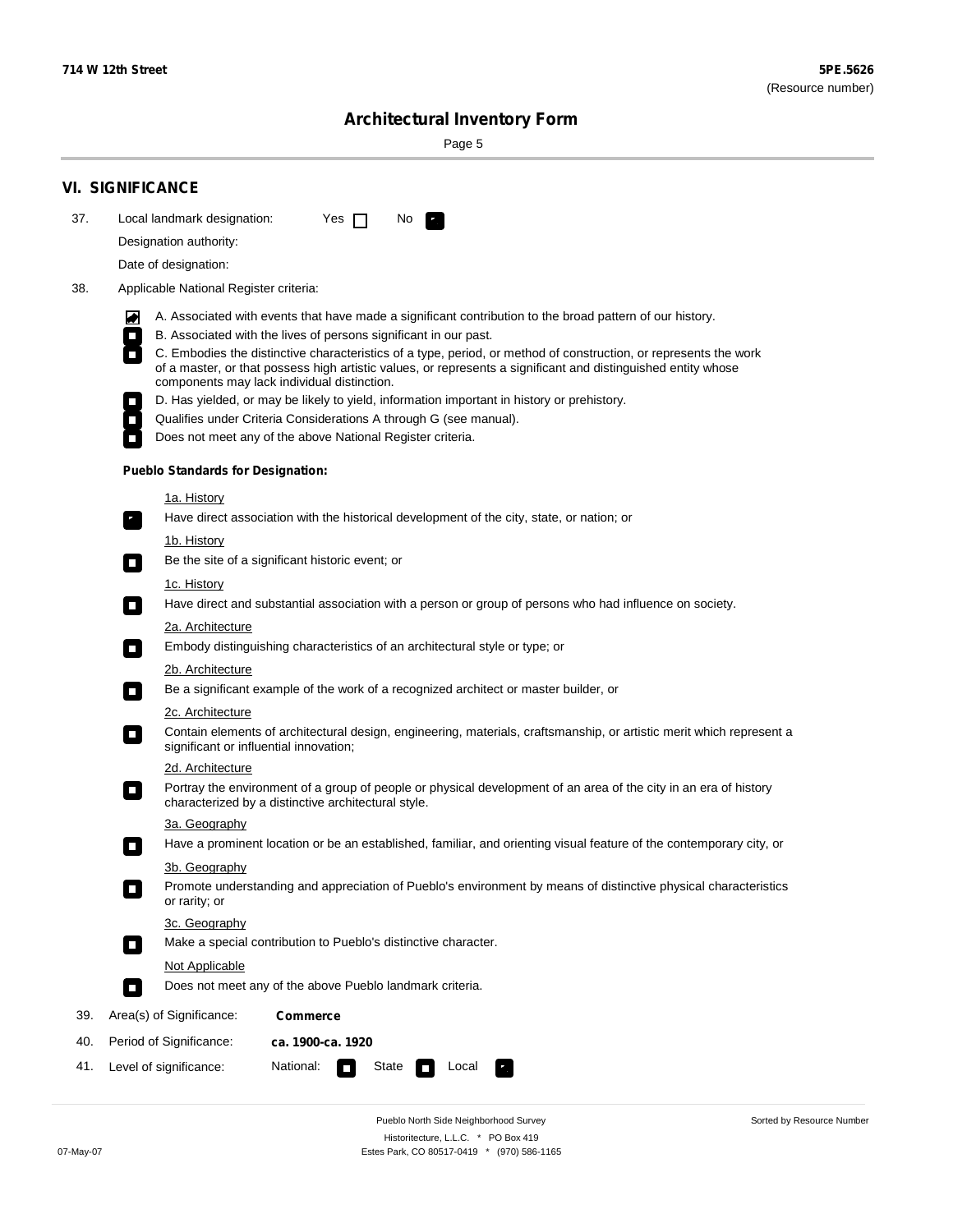Page 6

#### 42. Statement of significance:

This property is historically significant under National Register criterion A (Pueblo Local Landmark criterion 1A) for its association with the development of neighborhood grocery stores in Pueblo. However, the levels of architectural and historical significance, combined with physical integrity, are not to the extent that this property would qualify for individual listing in the National Register of Historic Places, the Colorado State Register of Historic Properties, or as a City of Pueblo **Landmark. Nonetheless, it is most likely a contributing resource within any potential historic district.**

43. Assessment of historic physical integrity related to significance:

Constructed around 1900, this building exhibits a moderately low level of physical integrity relative to the seven aspects of integrity as defined by the National Park Service and the Colorado Historical Society: location, setting, design, materials, workmanship, feeling, and association. While most buildings that have been moved from their original locations lose their integrity, this building was only moved a matter of few feet, generally retaining integrity of location. Yet modifications after the **period of significance obscured or eliminated some character-defining features. Nonetheless, the building retains sufficient** integrity to convey its significance, particularly as a contributing resource within a potential historic district rather than as an **individually eligible property.**

#### **VII. NATIONAL REGISTER ELIGIBILITY ASSESSMENT**

44. National Register eligibility field assessment: Local landmark eligibility field assessment:

**Individually eligible Not eligible** Not eligible **Need data Individually eligible Not eligible** Not eligible **Need data** 

No<sub>D</sub>

45. Is there National Register district potential? Yes

**Pueblo's North Side Neighborhood represents the evolution of the city's professional middle and upper classes. Its diversity of architectural styles and forms directly represents the city's changing economic and cultural climates. As well, the neighborhood is distinctive because it appears to have evolved independently of the area's dominant industry, steel manufacturing.** Discuss:

 $\blacksquare$ 

Yes Yes No

 $No$   $N/A$ 

 $N/A$   $\Box$ 

If there is National Register district potential, is this building contributing:



#### **VIII. RECORDING INFORMATION**

| 47. | Photograph numbers): | <b>CD-ROM Photo Disc: North Side Photos</b><br>File Name(s): 12thstw714                                                       |
|-----|----------------------|-------------------------------------------------------------------------------------------------------------------------------|
|     | Negatives filed at:  | <b>Special Collections</b><br><b>Robert Hoag Rawlings Public Library</b><br>100 East Abriendo Avenue<br>Pueblo, CO 81004-4290 |
| 48. | Report title:        | <b>Pueblo North Side Neighborhood Survey</b>                                                                                  |
| 49. | $Date(s)$ :          | 06/21/05                                                                                                                      |
| 50. | Recorder(s):         | <b>Adam Thomas</b>                                                                                                            |
| 51. | Organization:        | Historitecture, L.L.C.                                                                                                        |
| 52. | Address:             | <b>PO Box 419</b>                                                                                                             |
|     |                      | Estes Park, CO 80517-0419                                                                                                     |
| 53. | Phone number(s):     | (970) 586-1165                                                                                                                |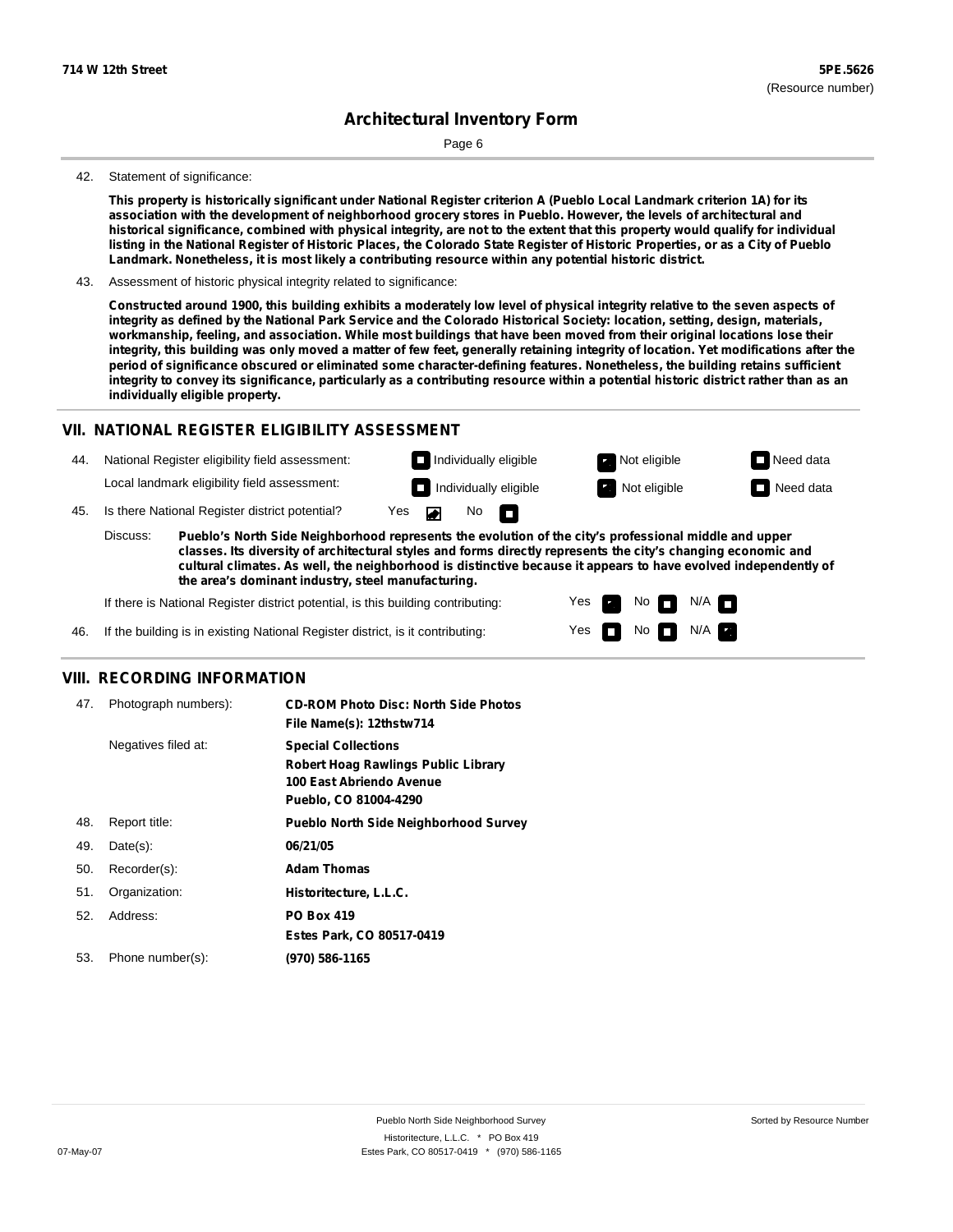Page 7